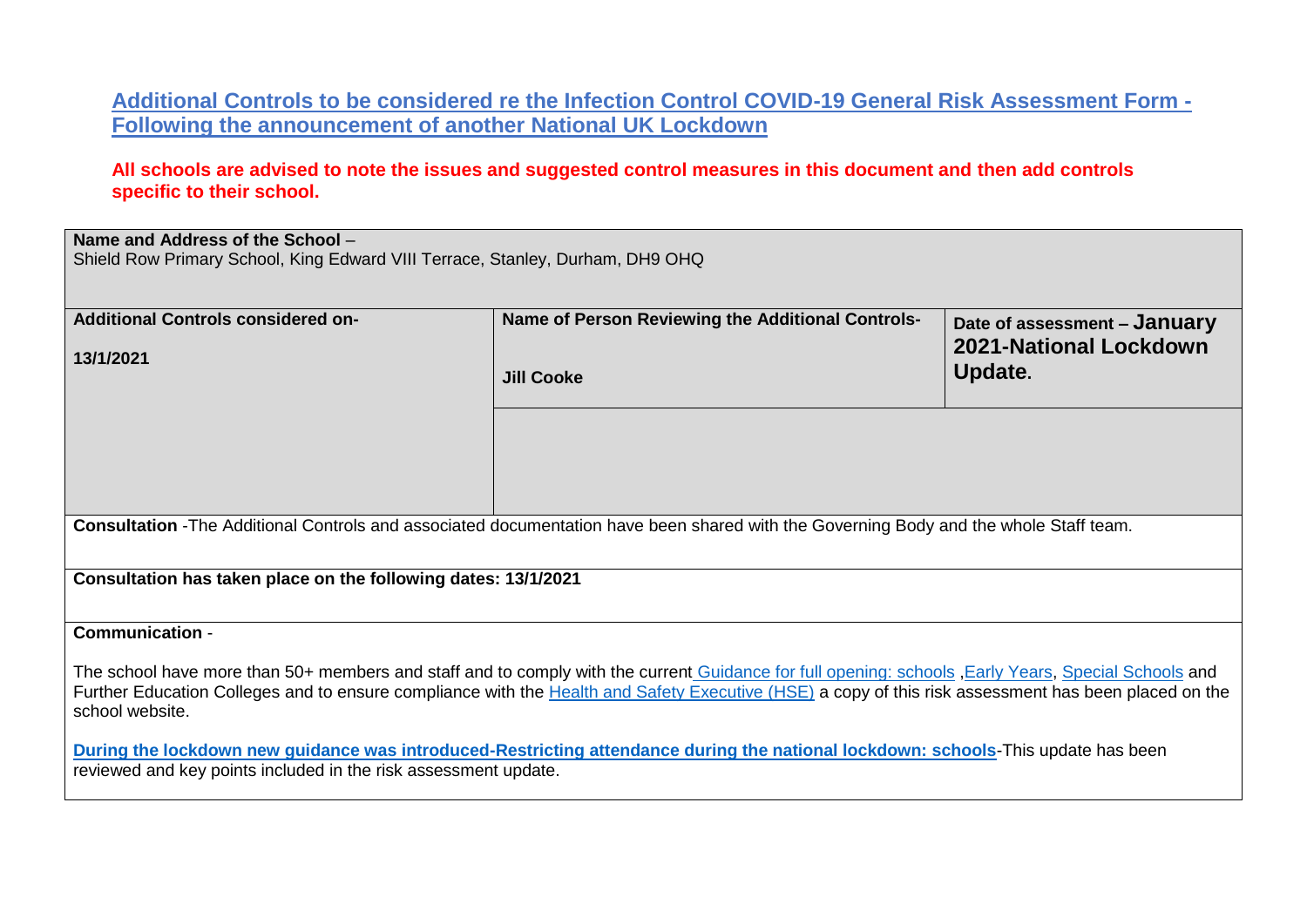On January 4th 2021 the Prime Minister announced that England would enter a **[National Lockdown](https://www.gov.uk/guidance/national-lockdown-stay-at-home)** due to the surge in coronavirus cases.

For as long as COVID-19 remains in the community, judgements will need to be made within settings about how to minimise the risk from COVID-19, in the school community.

Public Health England advise systems of controls to minimize coronavirus (COVID-19) risks in school environments;

- 1. Minimise contact with individuals who are unwell by ensuring that those who have coronavirus (COVID-19) symptoms, or who have someone in their household who does, do not attend school.
- 2. Where recommended, use of face coverings in schools.
- 3. Clean hands thoroughly more often than usual.
- 4. Ensure good respiratory hygiene by promoting the 'catch it, bin it, kill it' approach.
- 5. Introduce enhanced cleaning, including cleaning frequently touched surfaces often, using standard products such as detergents and bleach.
- 6. Minimise contact between individuals and maintain social distancing wherever possible-Schools put in place measures that suit their circumstances.
- 7. Where necessary, wear appropriate personal protective equipment (PPE)-Where need identified.
- 8. Always keeping occupied spaces well ventilated.
- 9. Staff/Parents to engage with the [NHS Test and Trace](https://www.gov.uk/guidance/nhs-test-and-trace-how-it-works) process-Where need identified.
- 10.Manage confirmed cases of coronavirus (COVID-19) amongst the school community-Schools have been provided with guidance from DCC.
- 11.Contain any outbreak by following local health protection team advice-Where need identified.

Durham County Council (DCC) have produced two documents to support schools in their decision making in relation to COVID-19; [Child/staff develops symptoms in school/setting](https://gateway.durhamschools.org.uk/premises/healthsafety/Lists/Covid19/Document.aspx?ID=1&Source=https://gateway.durhamschools.org.uk/premises/healthsafety%2FLists/Covid19) and [Schools/Education settings COVID-19 reporting process.](https://gateway.durhamschools.org.uk/premises/healthsafety/Lists/Covid19/Document.aspx?ID=1&Source=https://gateway.durhamschools.org.uk/premises/healthsafety%2FLists/Covid19)DCC HR colleagues have produced a flow diagram for schools to follow[-Employee testing and isolation requirements.](https://gateway.durhamschools.org.uk/staff/coronavirus/Lists/News/Article.aspx?ID=104&Source=https%3A%2F%2Fgateway%2Edurhamschools%2Eorg%2Euk%2Fstaff%2Fcoronavirus%2Fdefault%2Easpx&ContentTypeId=0x0104008915FA378D18459F9146E20845A8904D00B30336EC3294CD499B1D8BFA7A6DBFA7)

## **For further advice and support contact the Children & Young People's/Adult & Health Services ,Health and Safety Team**  [hsteam@durham.gov.uk](mailto:hsteam@durham.gov.uk) **and 03000 263430.**

| H&S Manual | Form                                    | Version | <b>Issue Date</b> | Next Review      | Page |
|------------|-----------------------------------------|---------|-------------------|------------------|------|
| School BJ  | COVID-19 Risk<br>Assessment<br>_ockdown | 0. ا    | Jan 21            | <b>July 2023</b> | 2/17 |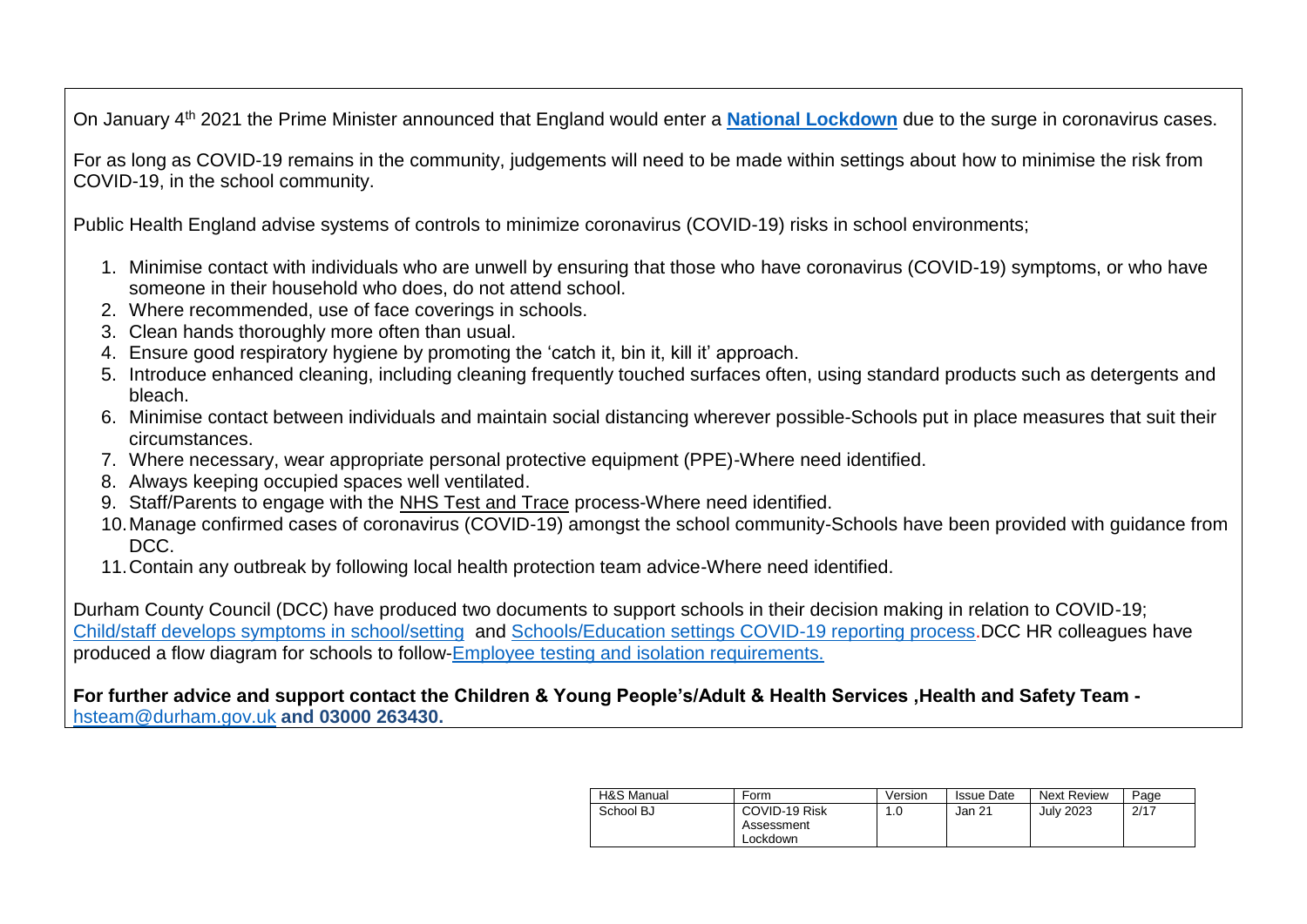| Hazards / issue                                                                    | <b>Risk Rating</b><br>H/M/L<br>(before) | <b>Controls already in place</b>                                                                                                                                                                                                                                                                                                                                                                                                                                                                                                                                                                                                                                                                                                                                                 | <b>Further Action required</b>                                                                           | <b>Risk Rating</b><br>H/M/L<br>(after) | By Whom &<br>When   |
|------------------------------------------------------------------------------------|-----------------------------------------|----------------------------------------------------------------------------------------------------------------------------------------------------------------------------------------------------------------------------------------------------------------------------------------------------------------------------------------------------------------------------------------------------------------------------------------------------------------------------------------------------------------------------------------------------------------------------------------------------------------------------------------------------------------------------------------------------------------------------------------------------------------------------------|----------------------------------------------------------------------------------------------------------|----------------------------------------|---------------------|
| 1. Staff and Pupils and the wider school community                                 |                                         |                                                                                                                                                                                                                                                                                                                                                                                                                                                                                                                                                                                                                                                                                                                                                                                  |                                                                                                          |                                        |                     |
| <b>Critical workers and</b><br>vulnerable children in<br>school during<br>Lockdown | н                                       | -Coronavirus cases are rising rapidly<br>across the country. The whole Country has<br>been placed on National Lockdown.<br>-The school have identified Critical worker<br>and vulnerable children who can access<br>schools or educational settings.<br>-There are currently 53 pupils who are<br>attending the school between reception<br>and year 6 and nursery is fully open.<br>-There are currently 24 number of staff<br>working at the school.<br>Year Group breakdown and ratio of staff in<br>school;<br>Nursery - 2<br><b>Reception - 2</b><br>Year $1 - 2$<br>Year $2/3 - 2$<br>Year $4 - 2$<br>Year $5 - 1$<br>Year $6 - 2$<br><b>Headteacher</b><br><b>Office Manager</b><br><b>Site Manager</b><br>Cleaners - 2<br><b>Breakfast/Lunch Staff-4</b><br>Kitchen $-1$ | -School pupil capacity levels to be<br>discussed with Staff and the Governing<br>Body on a weekly basis. | M                                      | <b>Head teacher</b> |

| H&S Manual | Form                                    | Version | <b>Issue Date</b> | Next Review      | Page |
|------------|-----------------------------------------|---------|-------------------|------------------|------|
| School BJ  | COVID-19 Risk<br>Assessment<br>Lockdown | 1.0     | Jan 21            | <b>July 2023</b> | 3/17 |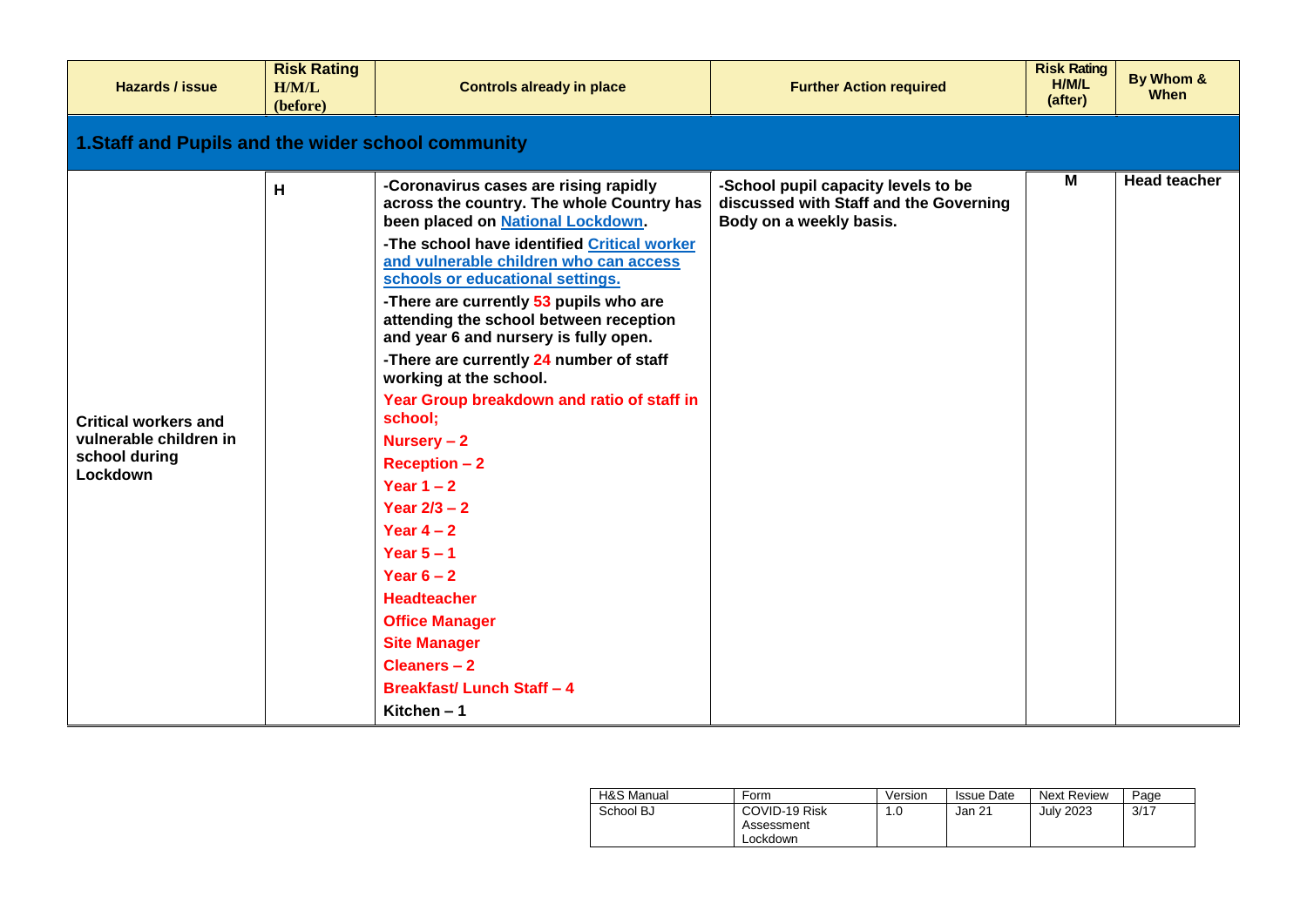| <b>COVID-19 transmission</b>                          | H | - The Systems of Control are followed<br>throughout the school day.<br>-Staff to maintain 2 metre social distancing<br>from other adults and pupils.<br>-Parents/carers advised to keep their<br>children off school if they are unwell.<br>-Staff members do not attend the school<br>site if they are unwell and follow the<br>school's sickness/absence procedure.<br>-Staff parents/carers aware of the NHS<br><b>Test and Trace: how it works</b><br>-The school maintain local records of<br>staff/pupils' absence in relation to COVID-<br>19. | -Parents/Carers and Staff continually<br>advised to follow-Stay at home:<br>guidance for households with possible<br>or confirmed coronavirus (COVID-19)<br>infection<br>-School COVID Reassurance checklist<br>available in the Health and Safety<br>COVID-19 File for schools to complete.<br>-Consider removing furniture from<br>classrooms/moving classes into larger<br>classrooms that are available on the<br>school site.<br>- Review the spaces that you have<br>available in school and where need<br>identified move bubbles into larger<br>spaces if available.<br>-LA meet with PHE on a weekly basis<br>and made aware of 'hot spot' areas.<br>Where need identified the Health and<br>Safety Team -hsteam@durham.gov.uk<br>support individual schools. | L | <b>Head teacher</b><br><b>Staff</b><br><b>Head teacher</b> |
|-------------------------------------------------------|---|-------------------------------------------------------------------------------------------------------------------------------------------------------------------------------------------------------------------------------------------------------------------------------------------------------------------------------------------------------------------------------------------------------------------------------------------------------------------------------------------------------------------------------------------------------|------------------------------------------------------------------------------------------------------------------------------------------------------------------------------------------------------------------------------------------------------------------------------------------------------------------------------------------------------------------------------------------------------------------------------------------------------------------------------------------------------------------------------------------------------------------------------------------------------------------------------------------------------------------------------------------------------------------------------------------------------------------------|---|------------------------------------------------------------|
| Wrap around care and<br>extra-curricular<br>provision | н | -Can continue where staffing levels permit<br>-Maintain bubbles within activity.<br>-Ensure registration records of attendance<br>are maintained and where need identified<br>put seating plans in place.                                                                                                                                                                                                                                                                                                                                             | -Staff are to ensure that systems in<br>place to ensure staff and pupil safety<br>during the school are adhered to during<br>wrap around care/extra-curricular<br>activities.                                                                                                                                                                                                                                                                                                                                                                                                                                                                                                                                                                                          | L |                                                            |
| <b>Mass testing in schools</b>                        | н | -The LA update schools on a weekly basis<br>with changes in COVID-19 Guidance<br>-Mass asymptomatic testing in specialist<br>settings taking place in January 2021                                                                                                                                                                                                                                                                                                                                                                                    | -Staff/pupils who test positive are<br>advised to follow -Stay at home:<br>guidance for households with possible<br>or confirmed coronavirus (COVID-19)<br>infection                                                                                                                                                                                                                                                                                                                                                                                                                                                                                                                                                                                                   | L |                                                            |

| H&S Manual | Form                                    | Version | <b>Issue Date</b> | <b>Next Review</b> | Page |
|------------|-----------------------------------------|---------|-------------------|--------------------|------|
| School BJ  | COVID-19 Risk<br>Assessment<br>Lockdown | 1.0     | Jan 21            | July 2023          | 4/17 |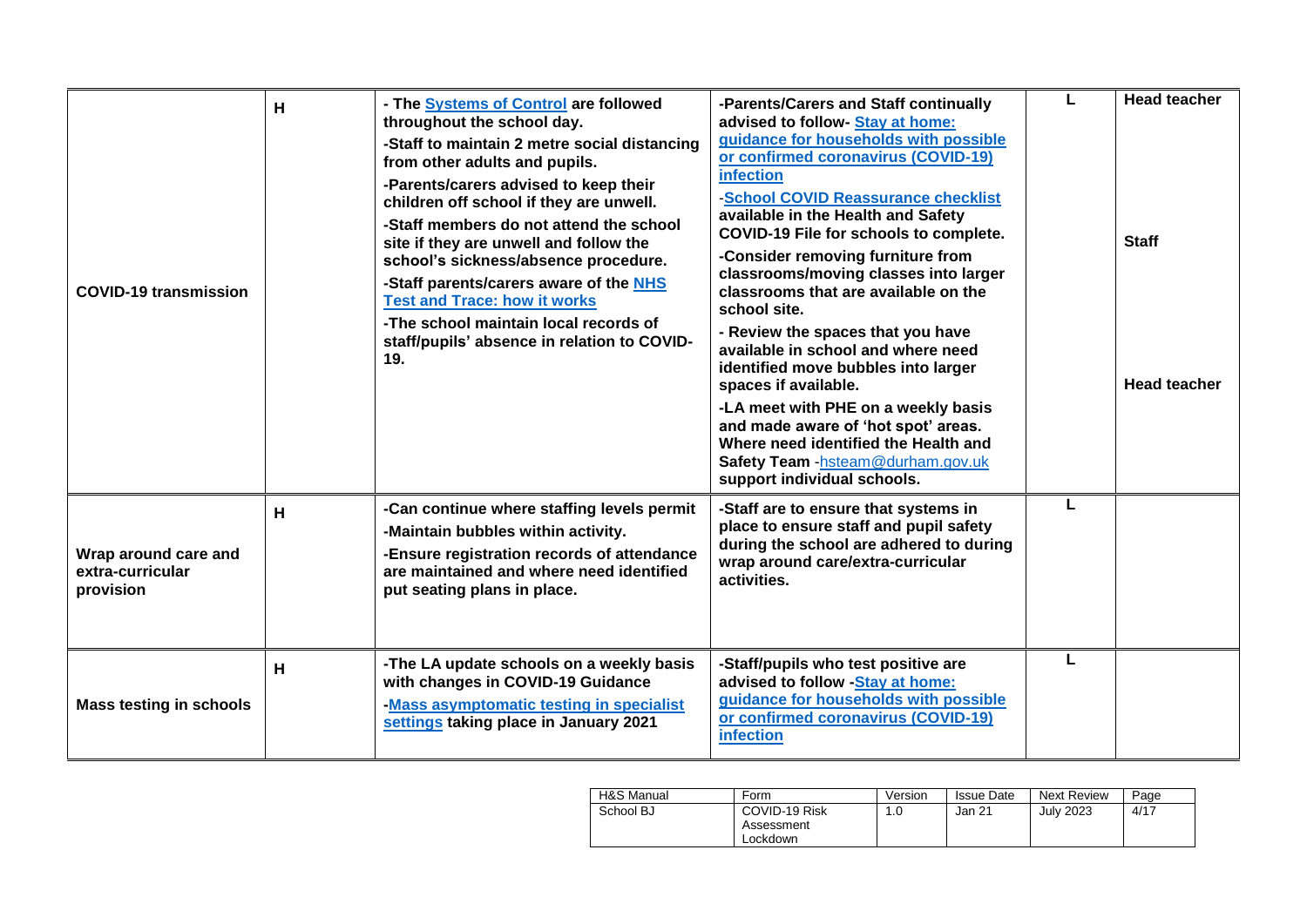|                                                   |   | -Mass asymptomatic testing in schools<br>and colleges taking place in January 2021<br>-School testing programme documentation<br>available on the H&S Teams Extranet page.                                                                                                                                                                                                                                                                                                                                                                                                                         |                         |                                                                                                                                                                                                                                                                                                                                                                                                                                                                                      |                |                             |                                        |                       |
|---------------------------------------------------|---|----------------------------------------------------------------------------------------------------------------------------------------------------------------------------------------------------------------------------------------------------------------------------------------------------------------------------------------------------------------------------------------------------------------------------------------------------------------------------------------------------------------------------------------------------------------------------------------------------|-------------------------|--------------------------------------------------------------------------------------------------------------------------------------------------------------------------------------------------------------------------------------------------------------------------------------------------------------------------------------------------------------------------------------------------------------------------------------------------------------------------------------|----------------|-----------------------------|----------------------------------------|-----------------------|
| Social interaction within<br>the school community | н | -- The Systems of Control are followed<br>throughout the school day.<br>-The school are aware of the updated<br>guidance - Face coverings in education.<br>-Parents/Carers requested to wear face<br>coverings when collecting pupils from the<br>school site.<br>-Hands, Face, Space guidance followed by<br>Parents/Carers when on the school site.<br>-Pupils remain within their identified<br>bubbles during the school day.<br>-Staff wear face coverings/face shields<br>where need identified.<br>-Classrooms/toilets/staff rooms/halls etc.<br>well ventilated throughout the school day. |                         | -Limit staff movement between bubbles<br>where possible.<br>-Where possible staff remain in the<br>same bubble for the whole day.<br>-Staff continually consulted regarding<br>the use of face coverings/face shields<br>during the school day, including in the<br>classroom.                                                                                                                                                                                                       |                |                             |                                        | Head<br>teacher/Staff |
| Remote<br><b>Education/Teaching in</b><br>class   | м | -Coronavirus cases are rising rapidly<br>across the country. The whole Country has<br>been placed on National Lockdown.<br>-The school have identified Critical worker<br>and vulnerable children who can access<br>schools or educational settings.<br>-Pupils not attending school are accessing<br>remote learning.<br>- Year Group breakdown of pupils<br>accessing remote education;                                                                                                                                                                                                          |                         | -Ensure that breaks are included for<br>staff and pupils to ensure that breaks<br>are taken away from display screen<br>equipment (DSE).<br>-Ensure compliance with the Health and<br><b>Safety (Display Screen Equipment)</b><br><b>Regulations 1992, when home working</b><br>-Staff to be supplied with suitable and<br>sufficient equipment to undertake the<br>task of remote education from home.<br>-Discuss workload with the staff team<br>regarding remote provision being |                |                             | L                                      | <b>Head teacher</b>   |
|                                                   |   |                                                                                                                                                                                                                                                                                                                                                                                                                                                                                                                                                                                                    | H&S Manual<br>School BJ | Form<br>COVID-19 Risk                                                                                                                                                                                                                                                                                                                                                                                                                                                                | Version<br>1.0 | <b>Issue Date</b><br>Jan 21 | <b>Next Review</b><br><b>July 2023</b> | Page<br>5/17          |

Assessment **Lockdown**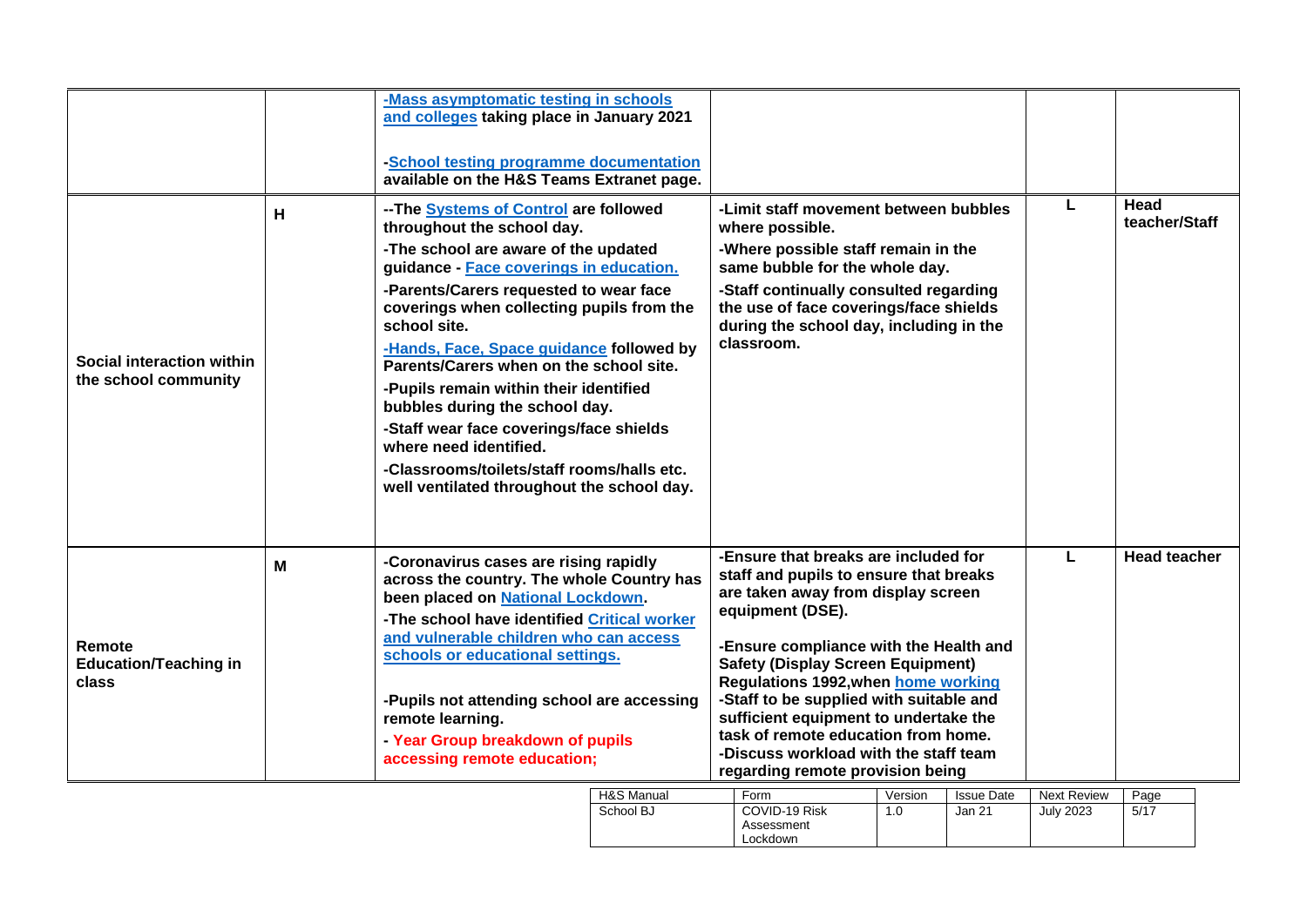|                                                 |   | $YR - 11$<br>$Y1 - 12$<br>$Y2/3 - 19$<br>$Y3/4 - 20$<br>$Y5 - 19$<br>$Y6 - 19$<br>Number of staff assigned dual role of<br>teaching a class/providing remote<br>education-11<br>-Where need identified staff are in school<br>teaching and supporting pupils in school<br>and those pupils accessing remote<br>learning.<br>-The school are aware of the updated<br>guidance - Face coverings in education.<br>-Welfare calls made where need identified<br>for pupils and staff members<br>-Where possible virtual meeting with<br>class/tutor at least one day a week.<br>-Where need identified staff attend the<br>home to carry out a doorstep welfare<br>check/drop off work<br>-Parent/carers and pupil encouraged to<br>engage in the schools' remote learning. | provided whilst teaching. Where need<br>identified additional support be<br>provided to the staff member/year group<br>or task shared.<br>-Where doorstep welfare checks needed<br>a risk assessment is completed.<br>-Checklist available for school leaders<br>to support behaviour and attendance.<br>-Where work is dropped off to the home<br>environment hands face space followed.<br>-Where work is collected it is placed in a<br>bag/box and quarantined for 72 hours. |   |                     |
|-------------------------------------------------|---|-------------------------------------------------------------------------------------------------------------------------------------------------------------------------------------------------------------------------------------------------------------------------------------------------------------------------------------------------------------------------------------------------------------------------------------------------------------------------------------------------------------------------------------------------------------------------------------------------------------------------------------------------------------------------------------------------------------------------------------------------------------------------|----------------------------------------------------------------------------------------------------------------------------------------------------------------------------------------------------------------------------------------------------------------------------------------------------------------------------------------------------------------------------------------------------------------------------------------------------------------------------------|---|---------------------|
| 2. Symptoms of COVID-19 in the school community |   |                                                                                                                                                                                                                                                                                                                                                                                                                                                                                                                                                                                                                                                                                                                                                                         |                                                                                                                                                                                                                                                                                                                                                                                                                                                                                  |   |                     |
| <b>Staff sickness absence</b>                   | н | - The school are aware of the updated<br>guidance - Face coverings in education.<br>-Staff follow the sickness absence<br>procedure for the school.                                                                                                                                                                                                                                                                                                                                                                                                                                                                                                                                                                                                                     | -Head teachers to share the guidance -<br>Use of NHS COVID-19 app in education<br>and childcare settings. Where staff are<br>permitted to have their phones on the                                                                                                                                                                                                                                                                                                               | L | <b>Head teacher</b> |

| H&S Manual | Form                                    | Version | <b>Issue Date</b> | <b>Next Review</b> | Page |
|------------|-----------------------------------------|---------|-------------------|--------------------|------|
| School BJ  | COVID-19 Risk<br>Assessment<br>_ockdown | 1.0     | Jan 21            | <b>July 2023</b>   | 6/17 |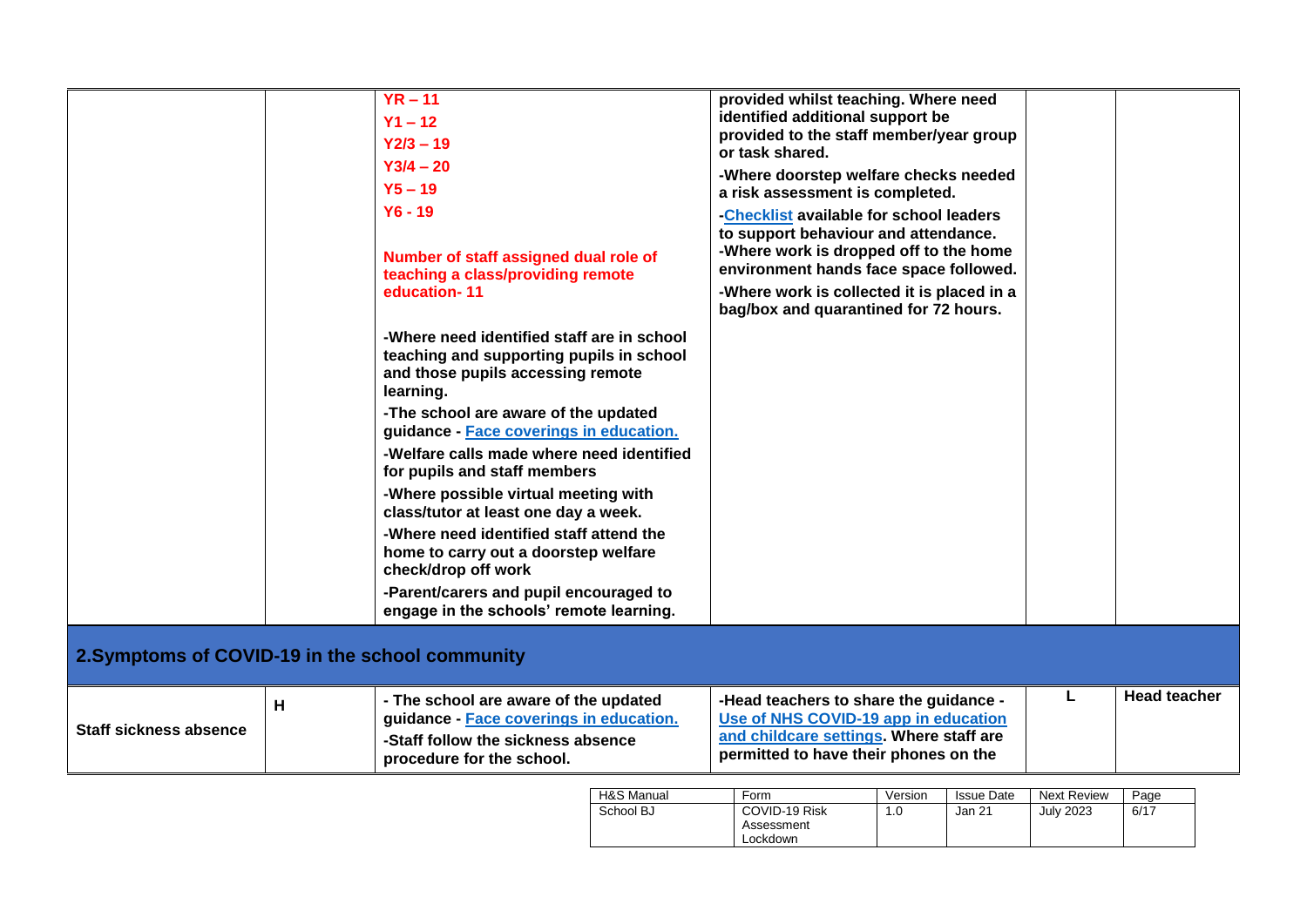|                                                    |   | -Staff sickness absence monitored by the<br>Head teacher on a daily basis.<br>-Staff advised to maintain social<br>distancing at all times around other adults.                                                                                                                                                                                                                                                                                                                                                                                                                                                                                                                                                                                                                                                                                                             | school site remind them to pause<br>contact tracing to avoid 'false 'alerts.<br>-Where need identified the Head teacher<br>to raise concerns with the Chair of their<br>Governing body and the Local<br>Authority. |   |                     |
|----------------------------------------------------|---|-----------------------------------------------------------------------------------------------------------------------------------------------------------------------------------------------------------------------------------------------------------------------------------------------------------------------------------------------------------------------------------------------------------------------------------------------------------------------------------------------------------------------------------------------------------------------------------------------------------------------------------------------------------------------------------------------------------------------------------------------------------------------------------------------------------------------------------------------------------------------------|--------------------------------------------------------------------------------------------------------------------------------------------------------------------------------------------------------------------|---|---------------------|
| 3. Managing a staff member/pupil positive case     |   |                                                                                                                                                                                                                                                                                                                                                                                                                                                                                                                                                                                                                                                                                                                                                                                                                                                                             |                                                                                                                                                                                                                    |   |                     |
| <b>Staff /Pupil tests</b><br>positive for COVID-19 | н | The school are following the updated<br>guidance-Guidance for contacts of people<br>with confirmed coronavirus (COVID-19)<br>infection who do not live with the person<br>- School applies the following definition<br>of a close contact regarding a staff<br>member/pupil who has tested positive.<br>•A person who lives with or spends<br>significant time in the same household as<br>a confirmed case of coronavirus (COVID-<br>19)<br>•Having direct face-to-face contact or<br>direct physical contact with a confirmed<br>case for any length of time<br>•Being less than 1m from a confirmed case<br>for 1 minute or longer<br>•Being less than 2m from a confirmed case<br>for more than 15 mins (As a sustained 15<br>mins one-off contact or a cumulative 15<br>mins contact added up over one day)<br>Travelling in a small vehicle with a<br>confirmed case. | -Isolating Staff/Pupil procedure followed<br>where need identified.                                                                                                                                                | L | <b>Head teacher</b> |

| H&S Manual | Form                                    | Version | <b>Issue Date</b> | <b>Next Review</b> | Page |
|------------|-----------------------------------------|---------|-------------------|--------------------|------|
| School BJ  | COVID-19 Risk<br>Assessment<br>∟ockdown |         | Jan 21            | July 2023          | 7/17 |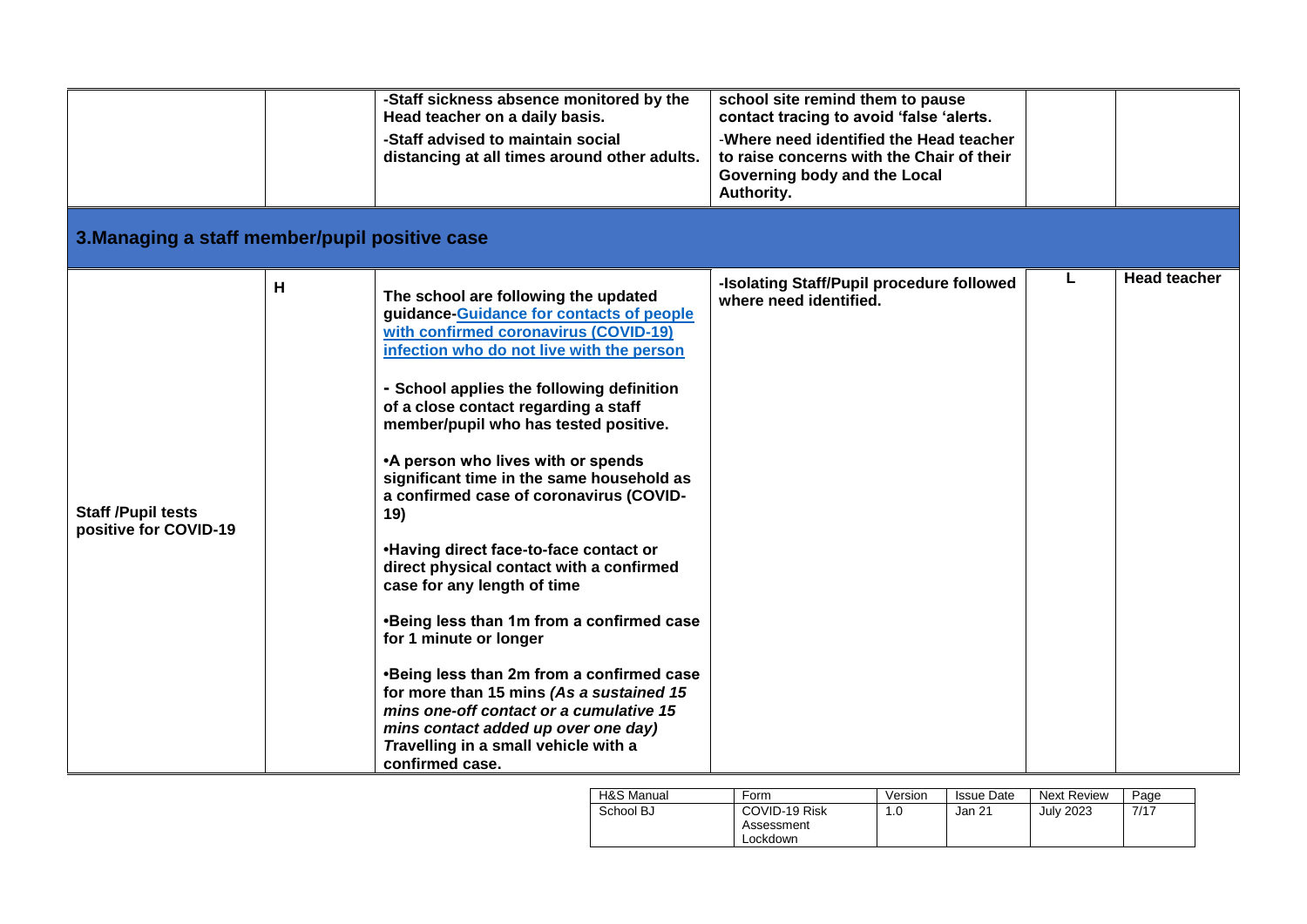| H&S Manual | Form                                    | Version | <b>Issue Date</b> | <b>Next Review</b> | Page |
|------------|-----------------------------------------|---------|-------------------|--------------------|------|
| School BJ  | COVID-19 Risk<br>Assessment<br>Lockdown | 1.0     | Jan 21            | July 2023          | 8/17 |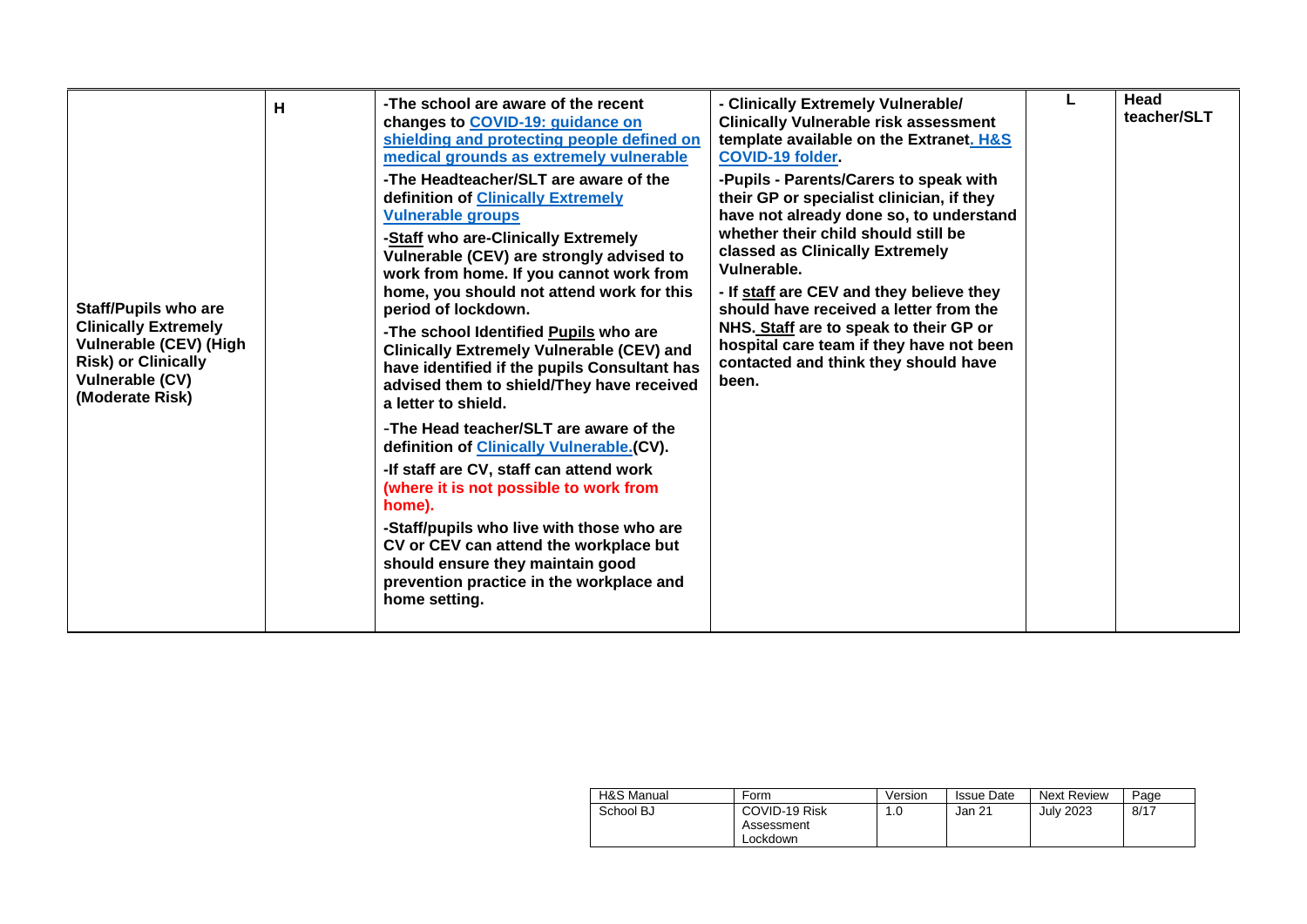| Hazards / issue                                                                      | <b>Risk Rating</b><br>H/M/L<br>(before) | <b>Controls already in place</b>                                                                                                                                                                                                                                                                                                                                                                                                                                                                                                            | <b>Risk Rating</b><br><b>Further Action required</b>                                                                                                                                                                                                                                                                                                         |   | By Whom &<br>When   |
|--------------------------------------------------------------------------------------|-----------------------------------------|---------------------------------------------------------------------------------------------------------------------------------------------------------------------------------------------------------------------------------------------------------------------------------------------------------------------------------------------------------------------------------------------------------------------------------------------------------------------------------------------------------------------------------------------|--------------------------------------------------------------------------------------------------------------------------------------------------------------------------------------------------------------------------------------------------------------------------------------------------------------------------------------------------------------|---|---------------------|
| 4. New and Expectant mums in the school community                                    |                                         |                                                                                                                                                                                                                                                                                                                                                                                                                                                                                                                                             |                                                                                                                                                                                                                                                                                                                                                              |   |                     |
| <b>New and Expectant</b><br><b>Mums</b>                                              | M                                       | - New /Expectant Mum risk assessment in<br>place.<br>- The Head teacher/SLT are aware of the<br>definition of Clinically Vulnerable.(CV).New<br>and Expectant Mums are categorized as<br>CV.<br>-If staff are CV, staff can attend work<br>(where it is not possible to work from<br>home).<br>-Work area to be regularly reviewed to<br>ensure 2 metre social distancing is in<br>place.<br>-Where need identified floor markings to<br>be put in place to ensure that social<br>distancing can be maintained.<br>-Also see face coverings | - New /Expectant Mum risk assessment<br>updated and available on the Extranet.<br><b>H&amp;S COVID-19 folder</b><br>-New and Expectant mum to raise<br>concerns in the first instance with the<br>Head teacher.                                                                                                                                              | L | <b>Head teacher</b> |
|                                                                                      |                                         | 5. Maintaing infection control/hygiene standards during the school day.                                                                                                                                                                                                                                                                                                                                                                                                                                                                     |                                                                                                                                                                                                                                                                                                                                                              |   |                     |
| <b>COVID-19 spreading</b><br>from person to person<br>within the school<br>building. | н                                       | -Also see- Use of face coverings on the<br>school site<br>-DCC - Caretaking & Cleaning Support<br>Service cleaning schedule updated on the<br>Extranet.                                                                                                                                                                                                                                                                                                                                                                                     | -Identify pupils with complex needs who<br>struggle to maintain good respiratory<br>hygiene as their peers, for example,<br>those who spit uncontrollably or use<br>saliva as a sensory stimulant. This<br>should be considered in individual pupil<br>risk assessments in order to support<br>pupils and maintain the safety of staff<br>working with them. | М | <b>Head teacher</b> |

| H&S Manual | Form                                    | Version | <b>Issue Date</b> | <b>Next Review</b> | Page |
|------------|-----------------------------------------|---------|-------------------|--------------------|------|
| School BJ  | COVID-19 Risk<br>Assessment<br>Lockdown | .0      | Jan 21            | July 2023          | 9/17 |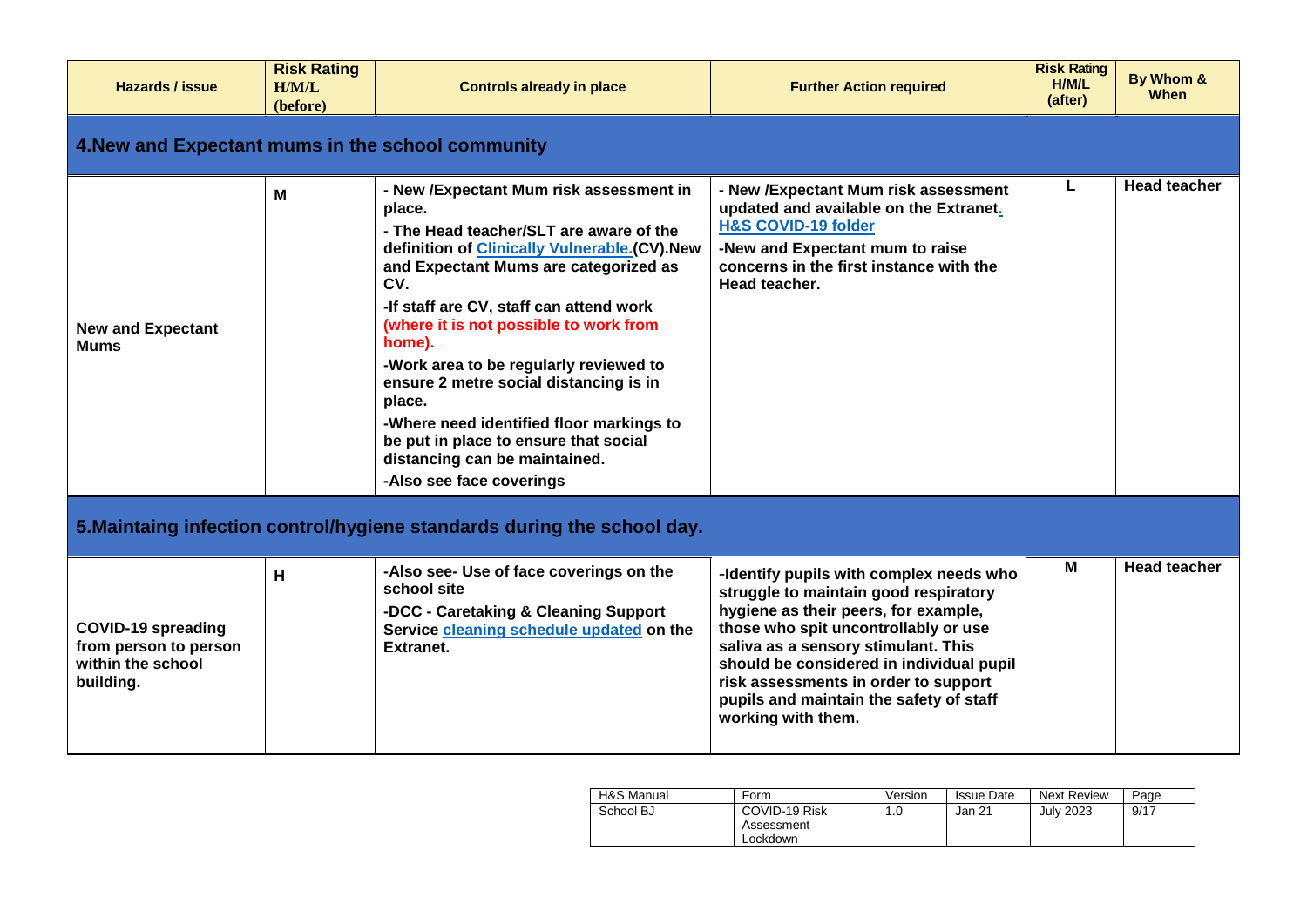| <b>Hazards / issue</b>                                                                          | <b>Risk Rating</b><br>H/M/L<br>(before) | <b>Controls already in place</b>                                                                                                                                                                                                                                                                                                                                                                                                                                                                                                                                                                                                                                     | <b>Further Action required</b>                                                                                                                         | <b>Risk Rating</b><br>H/M/L<br>(after) | By Whom &<br>When   |
|-------------------------------------------------------------------------------------------------|-----------------------------------------|----------------------------------------------------------------------------------------------------------------------------------------------------------------------------------------------------------------------------------------------------------------------------------------------------------------------------------------------------------------------------------------------------------------------------------------------------------------------------------------------------------------------------------------------------------------------------------------------------------------------------------------------------------------------|--------------------------------------------------------------------------------------------------------------------------------------------------------|----------------------------------------|---------------------|
| <b>Maintaining infection</b><br>control in the<br><b>Classrooms and during</b><br>break periods | н                                       | -Seating plans in place within classrooms.<br>-Any changes to pupil bubbles recorded.<br>-Staff movement between bubbles<br>recorded.<br>-Staff movement between bubbles limited.<br>-See face coverings<br>-See ventilation                                                                                                                                                                                                                                                                                                                                                                                                                                         | -Where need identified staff wear face<br>coverings when working with identified<br>pupils/moving about communal areas.                                | L                                      | <b>Head teacher</b> |
| 6. Pupils and Staff working in identified bubbles/groups                                        |                                         |                                                                                                                                                                                                                                                                                                                                                                                                                                                                                                                                                                                                                                                                      |                                                                                                                                                        |                                        |                     |
| <b>Maintaining Year Group</b><br>bubbles to reduce<br>transmission of COVID-<br>19              | н                                       | -Seating plans in place within classrooms.<br>-Movement of staff between bubbles<br>recorded.<br>-Work spaces placed on a rota system<br>where need identified.<br>-Movement around the school building<br>limited during the school day.<br>-Classrooms and communal areas<br>ventilated throughout the school day.<br>-Reduce the number of contacts that staff,<br>and pupils have to interact with each day.<br>-Use other communication links during the<br>school day such as IT/telephone to reduce<br>movement of staff into bubbles.<br>-Older pupils reminded to maintain social<br>distancing between one another and the<br>adults within their bubbles. | -Systems of Controls in place reviewed<br>where a positive case is identified.<br>-Cleaning schedules reviewed where a<br>positive case is identified. | L                                      | <b>Head teacher</b> |

| H&S Manual | Form                                    | Version | <b>Issue Date</b> | <b>Next Review</b> | Page  |
|------------|-----------------------------------------|---------|-------------------|--------------------|-------|
| School BJ  | COVID-19 Risk<br>Assessment<br>Lockdown | 1.0     | Jan 21            | <b>July 2023</b>   | 10/17 |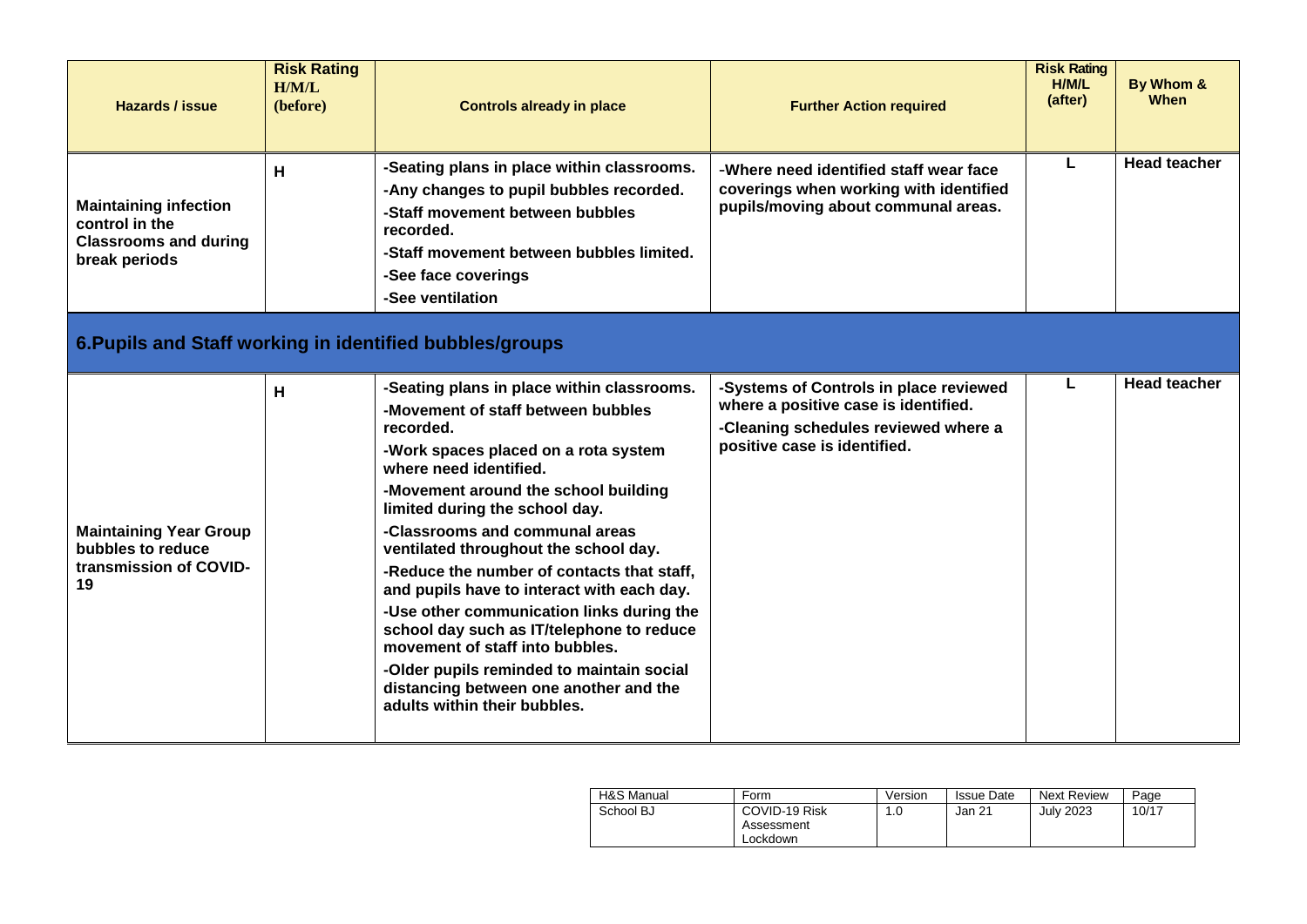|  | -Staff movement around the building.<br>Walkie talkies used to communicate.    |  |  |
|--|--------------------------------------------------------------------------------|--|--|
|  | -Breaktimes are staggered to allow social<br>distancing between staff members. |  |  |
|  |                                                                                |  |  |

| H&S Manual | Form                                    | Version | Issue Date | <b>Next Review</b> | Page  |
|------------|-----------------------------------------|---------|------------|--------------------|-------|
| School BJ  | COVID-19 Risk<br>Assessment<br>∟ockdown | 1.0     | Jan 21     | July 2023          | 11/17 |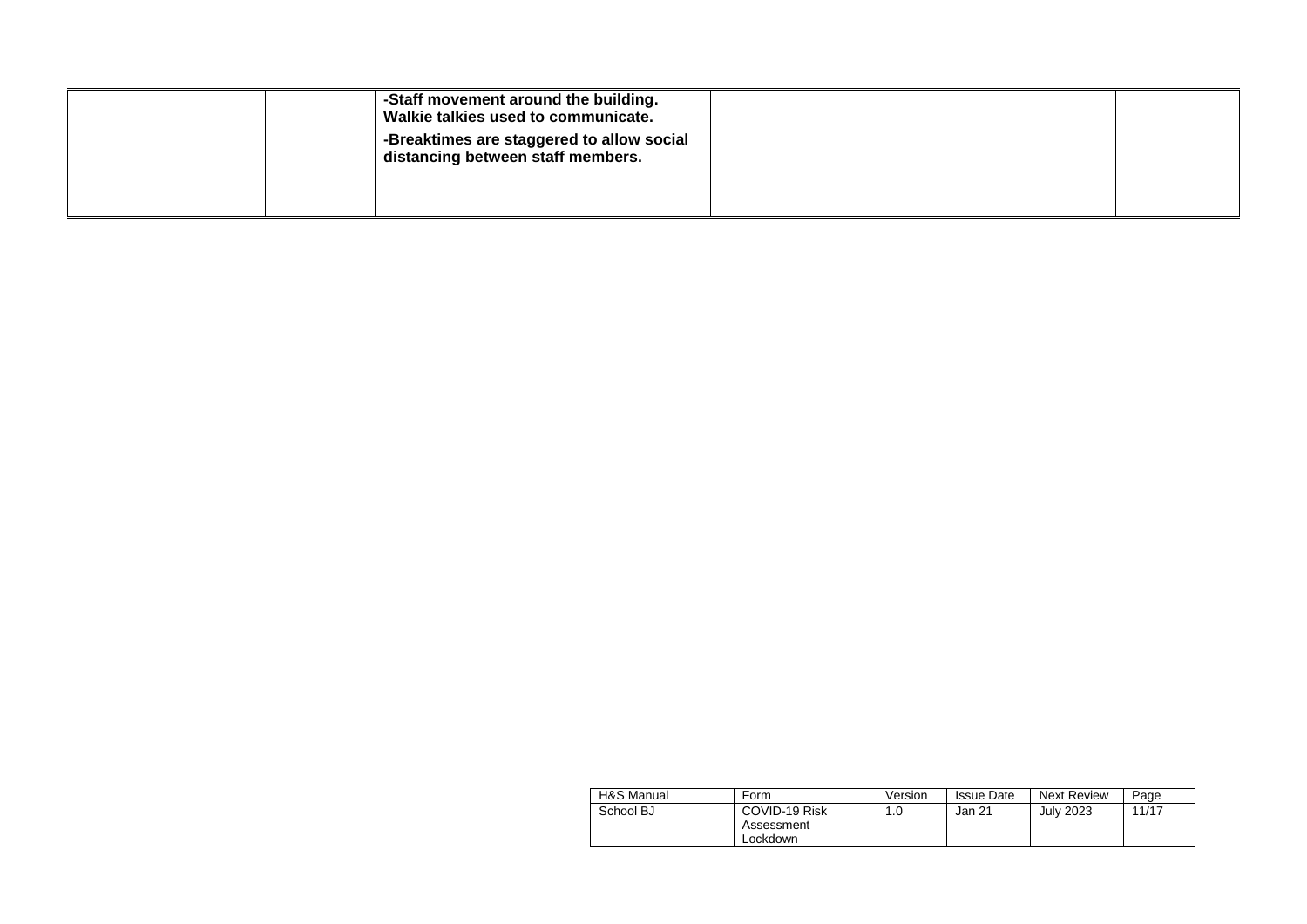| 7. Subject area needs                                     |   |                                                                                                                            |                                                                                                                                                                                                                                                                                                                                                                                     |   |                     |
|-----------------------------------------------------------|---|----------------------------------------------------------------------------------------------------------------------------|-------------------------------------------------------------------------------------------------------------------------------------------------------------------------------------------------------------------------------------------------------------------------------------------------------------------------------------------------------------------------------------|---|---------------------|
| <b>Educational Visits</b>                                 | M | -Not to take place during National<br>Lockdown.                                                                            |                                                                                                                                                                                                                                                                                                                                                                                     | L |                     |
| 8. Pupils with first aid/medication                       |   |                                                                                                                            |                                                                                                                                                                                                                                                                                                                                                                                     |   |                     |
| <b>First Aid Provision and</b><br>support with medication | M | -First Aid boxes located around the school<br>site.<br>-Medication Policy in place.                                        | -Ensure that suitable and sufficient first<br>aid cover is in place for the period of<br>lockdown to ensure staff and pupil<br>safety.<br>-Ensure that suitable and suitably<br>trained staff are in school to provide<br>support with medication/health needs.<br>-First Aid Risk Assessment template<br>reviewed and available on the Extranet.<br><b>H&amp;S COVID-19 folder</b> | L | <b>Head teacher</b> |
| 9. Mental Wellbeing                                       |   |                                                                                                                            |                                                                                                                                                                                                                                                                                                                                                                                     |   |                     |
| <b>Pupil struggling with</b><br>remote education          | M | - The school have identified Critical worker<br>and vulnerable children who can access<br>schools or educational settings. | -Where need identified virtual meeting<br>to take place with parent/carer.<br>-Where need identified pupil to return to<br>school.                                                                                                                                                                                                                                                  | L | <b>Head teacher</b> |

| H&S Manual | Form                                    | Version | <b>Issue Date</b> | <b>Next Review</b> | Page  |
|------------|-----------------------------------------|---------|-------------------|--------------------|-------|
| School BJ  | COVID-19 Risk<br>Assessment<br>_ockdown | .0<br>л | Jan 21            | <b>July 2023</b>   | 12/17 |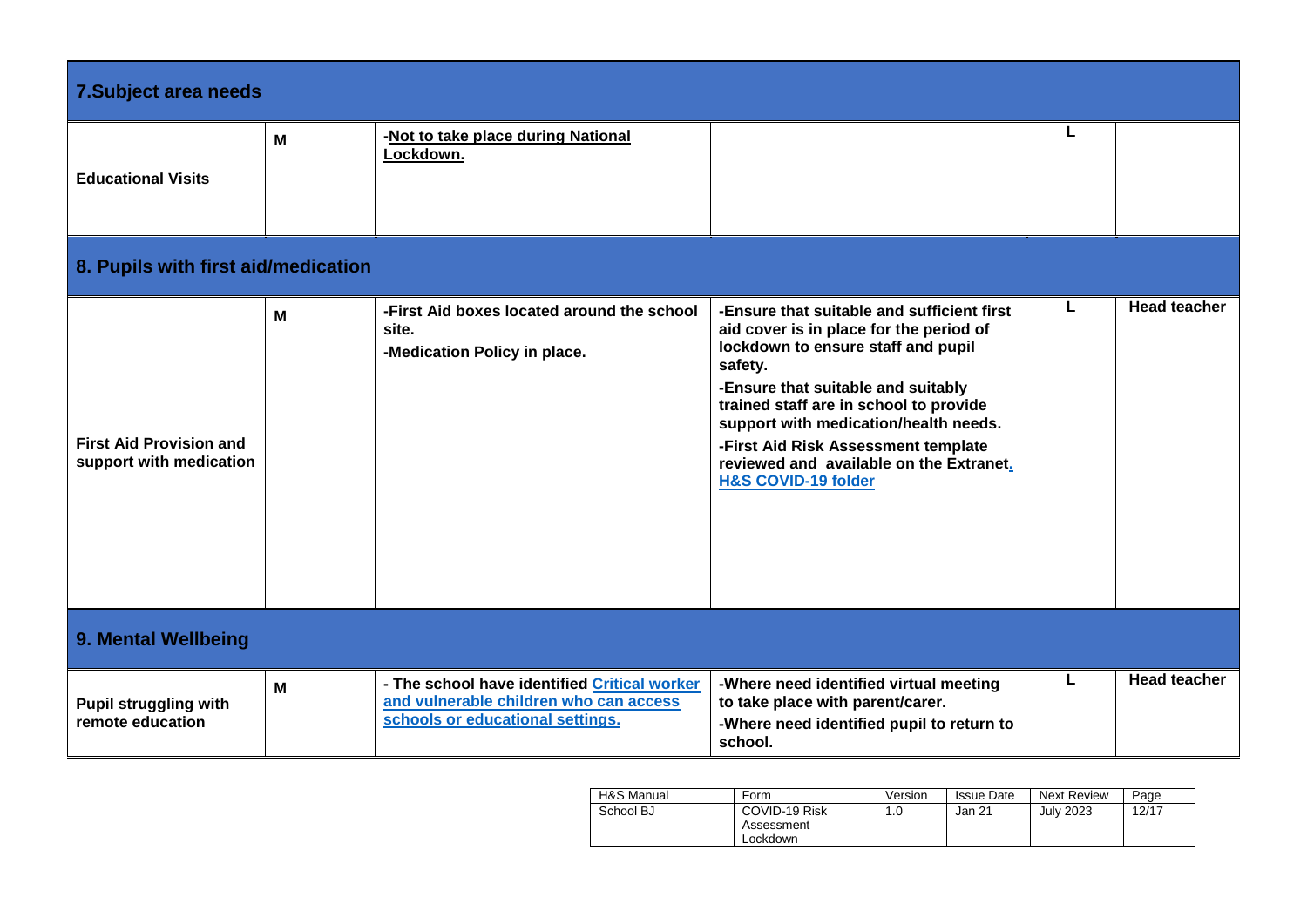|                                                                                                        |   | -Pupil interaction with remote education<br>monitored during the lockdown period.<br>-Other avenues of interaction in education<br>explored where need identified. |                         |                                                                                                                                                                                                                                                                                   |                |                                    |                                        |                                     |  |
|--------------------------------------------------------------------------------------------------------|---|--------------------------------------------------------------------------------------------------------------------------------------------------------------------|-------------------------|-----------------------------------------------------------------------------------------------------------------------------------------------------------------------------------------------------------------------------------------------------------------------------------|----------------|------------------------------------|----------------------------------------|-------------------------------------|--|
| <b>Staff Workload</b>                                                                                  | H | -Contingency Plan in place<br>-Monitored by the SLT on a week to week<br>basis.                                                                                    |                         | -Staff members to raise concerns with<br>their Head teacher in the first instance                                                                                                                                                                                                 |                |                                    | M                                      | <b>Head teacher</b>                 |  |
| <b>Staff Working from</b><br>home                                                                      | M | -Staff provided with the IT equipment in<br>order to undertake work activities                                                                                     |                         | -Staff to discuss their concerns with the<br>Head teacher.<br>-Where need identified space to be<br>made available for the staff member to<br>work out of the school building.                                                                                                    |                |                                    | L                                      | <b>Staff</b><br><b>Head teacher</b> |  |
| <b>Staff anxiety when</b><br>working in school-Pupil<br>numbers on the school<br>site/in the classroom | H |                                                                                                                                                                    |                         | -Staff to raise concerns with the Head<br>teacher in the first instance.<br>-Head teacher monitors the number of<br>pupils currently in school.<br>-Staff consulted in relation to pupil<br>capacity within the school.<br>-Where need identified concerns raised<br>with the LA. |                | г                                  | <b>Staff</b><br><b>Head teacher</b>    |                                     |  |
| <b>10. Building Management</b>                                                                         |   |                                                                                                                                                                    |                         |                                                                                                                                                                                                                                                                                   |                |                                    |                                        |                                     |  |
| <b>Statutory Testing and</b><br>Inspection on the<br>school site                                       | M | -Statutory testing to be carried out at the<br>school during the lockdown period                                                                                   |                         | -Where possible appointments to be<br>made outside of core school hours.<br>-Contractors to maintain hands face<br>space when on the school site.                                                                                                                                 |                |                                    | L                                      | <b>Head teacher</b>                 |  |
|                                                                                                        |   |                                                                                                                                                                    | H&S Manual<br>School BJ | Form<br>COVID-19 Risk<br>Assessment<br>Lockdown                                                                                                                                                                                                                                   | Version<br>1.0 | <b>Issue Date</b><br><b>Jan 21</b> | <b>Next Review</b><br><b>July 2023</b> | Page<br>13/17                       |  |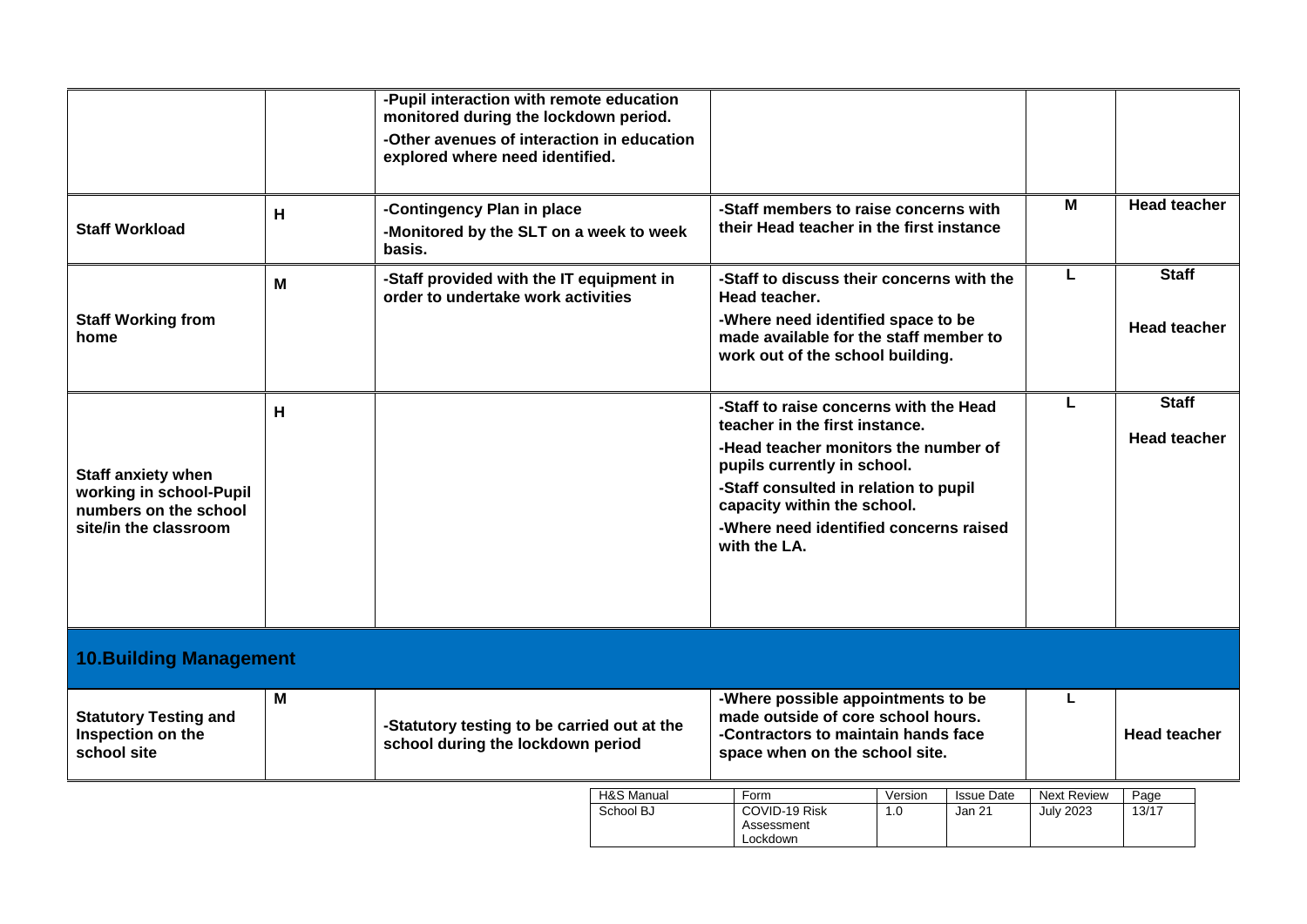|                                                            |   |                                                                                                                                                                                                                                                                                      |            | - Building and Associated activities<br>checklist to be reviewed and action<br>produced where needs identified.                                                                                                                                                                                                                                                                                                                 |         |                   |                    |                     |  |
|------------------------------------------------------------|---|--------------------------------------------------------------------------------------------------------------------------------------------------------------------------------------------------------------------------------------------------------------------------------------|------------|---------------------------------------------------------------------------------------------------------------------------------------------------------------------------------------------------------------------------------------------------------------------------------------------------------------------------------------------------------------------------------------------------------------------------------|---------|-------------------|--------------------|---------------------|--|
| <b>Managing Health and</b><br>Safety on the school<br>site | H | -Gritting Policy in place.<br>-Gritting manual handling risk Assessment<br>in place.<br>-Outdoor risk assessment in place<br>-Indoor risk assessment in place<br>-Slip/Trip/Fall risk assessments in place.                                                                          |            | -Ensure that Slip/Trip/Fall, Indoor and<br>Outdoor risk assessments are reviewed<br>every 6 months<br>-Review any new access and egress to<br>the school site that parents/carers use<br>to ensure their safety during adverse<br>weather conditions.<br>-Include new entrance/exit points in the<br>gritting policy<br>-Review the schools gritting policy<br>regarding additional access/egress<br>points on the school site. |         |                   | L                  | <b>Head teacher</b> |  |
| Adverse weather<br>conditions                              | M | -Monitor the weather conditions in your<br>local area.<br>-Communicate adverse weather conditions<br>to the school community<br>-Cold Weather Plan followed<br>-Where need identified close the school<br>due to adverse weather conditions.                                         |            | -Inform parents/carers of the school<br>closure and inform the LA.                                                                                                                                                                                                                                                                                                                                                              |         |                   | L                  | <b>Head teacher</b> |  |
| <b>Emergency situations</b>                                | H | -There is an automatic fire detection<br>system fitted at the school which is tested<br>weekly by school staff and inspected twice<br>a year by a specialist contractor.<br><b>Fire Drills</b><br>The DCC Health & Safety Team are<br>advising the following during the<br>lockdown; |            | -Where PEEPS ae in place for Staff and<br>Pupils they are to be reviewed to ensure<br>suitable and sufficient support is<br>available.<br>-Ensure that identified members of the<br>SLT are aware how to read the fire<br>control panel and address any<br>activation in the event of the                                                                                                                                       |         |                   | L                  | <b>Head teacher</b> |  |
|                                                            |   |                                                                                                                                                                                                                                                                                      | H&S Manual | Form                                                                                                                                                                                                                                                                                                                                                                                                                            | Version | <b>Issue Date</b> | <b>Next Review</b> | Page                |  |
|                                                            |   |                                                                                                                                                                                                                                                                                      | School BJ  | COVID-19 Risk<br>Assessment<br>Lockdown                                                                                                                                                                                                                                                                                                                                                                                         | 1.0     | <b>Jan 21</b>     | <b>July 2023</b>   | 14/17               |  |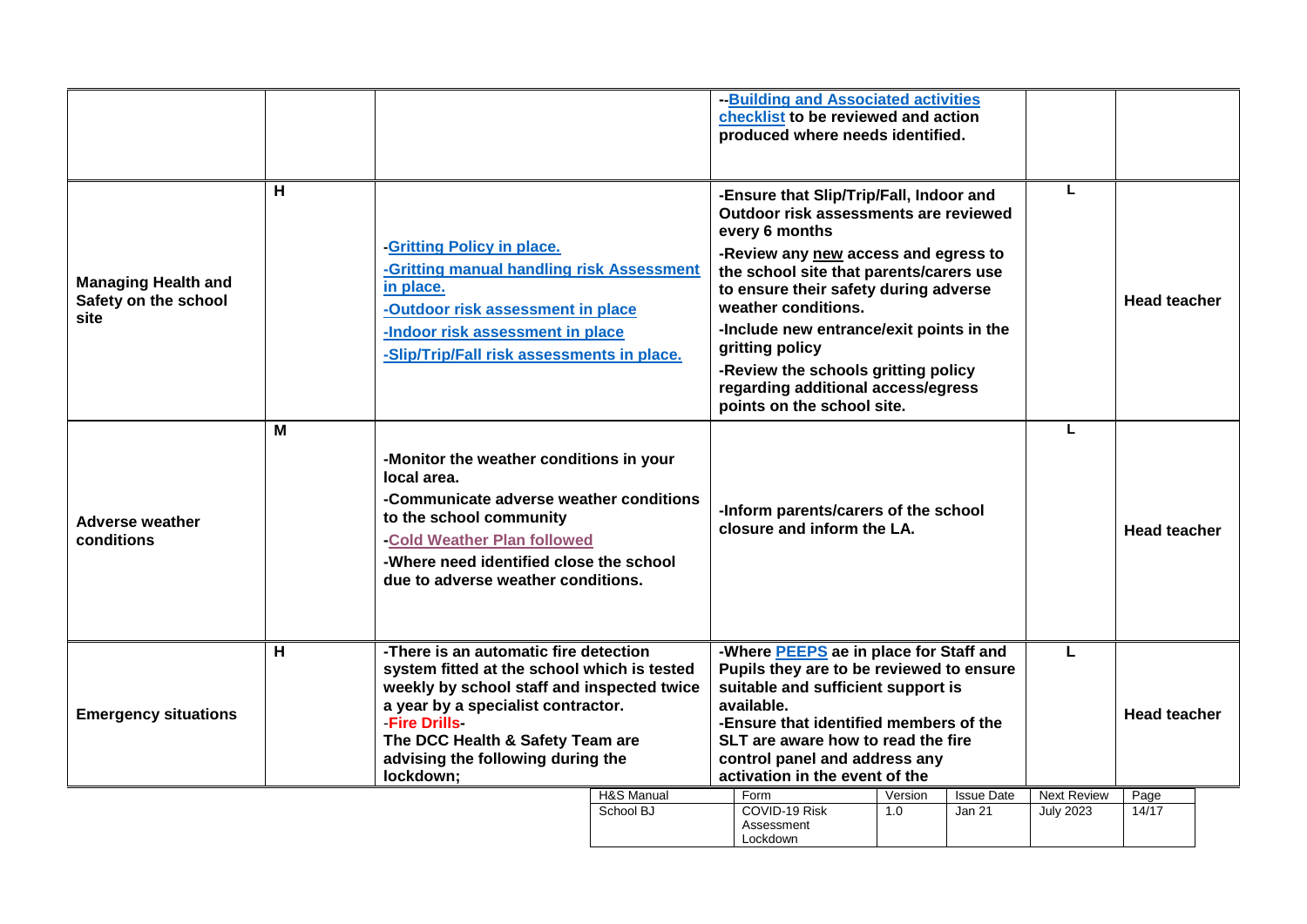| <b>Caretaker/Premise Manager not being</b><br>-During a staff meeting complete a desktop<br>fire drill exercise with staff, informing them<br>present.<br>of the FRA and emergency plan. Document<br>that you have delivered this, as this counts<br>as fire safety training.<br>-Staff to familiarise the pupils with where<br>the fire exits are and to walk their<br>individual classes to their fire assembly<br>point separately, whilst maintaining social<br>distancing measures.<br>Records of these individual class bubble<br>walk throughs should be kept in the fire<br>safety logbook. |  |
|-----------------------------------------------------------------------------------------------------------------------------------------------------------------------------------------------------------------------------------------------------------------------------------------------------------------------------------------------------------------------------------------------------------------------------------------------------------------------------------------------------------------------------------------------------------------------------------------------------|--|
|-----------------------------------------------------------------------------------------------------------------------------------------------------------------------------------------------------------------------------------------------------------------------------------------------------------------------------------------------------------------------------------------------------------------------------------------------------------------------------------------------------------------------------------------------------------------------------------------------------|--|

| <b>Guidance</b> |                                                                                                          |                                                                                         |                                     |                |                             |                                        |               |  |
|-----------------|----------------------------------------------------------------------------------------------------------|-----------------------------------------------------------------------------------------|-------------------------------------|----------------|-----------------------------|----------------------------------------|---------------|--|
|                 |                                                                                                          |                                                                                         |                                     |                |                             |                                        |               |  |
|                 | -Restricting attendance during the national lockdown: schools                                            |                                                                                         |                                     |                |                             |                                        |               |  |
| $\mathbf{2}$    | <b>Guidance for full opening: schools</b>                                                                |                                                                                         |                                     |                |                             |                                        |               |  |
| 3               | Guidance for full opening: special schools and other specialist settings                                 |                                                                                         |                                     |                |                             |                                        |               |  |
| 4               | COVID-19: guidance on shielding and protecting people defined on medical grounds as extremely vulnerable |                                                                                         |                                     |                |                             |                                        |               |  |
| 5               | <b>Early Years</b>                                                                                       |                                                                                         |                                     |                |                             |                                        |               |  |
| 6               | Actions for FE colleges and providers during the coronavirus outbreak                                    |                                                                                         |                                     |                |                             |                                        |               |  |
| $\overline{7}$  | <b>National Lockdown: Stay at home</b>                                                                   |                                                                                         |                                     |                |                             |                                        |               |  |
| 8               |                                                                                                          | Critical worker and vulnerable children who can access schools or educational settings. |                                     |                |                             |                                        |               |  |
|                 |                                                                                                          | H&S Manual<br>School BJ                                                                 | Form<br>COVID-19 Risk<br>Assessment | Version<br>1.0 | <b>Issue Date</b><br>Jan 21 | <b>Next Review</b><br><b>July 2023</b> | Page<br>15/17 |  |

**Lockdown**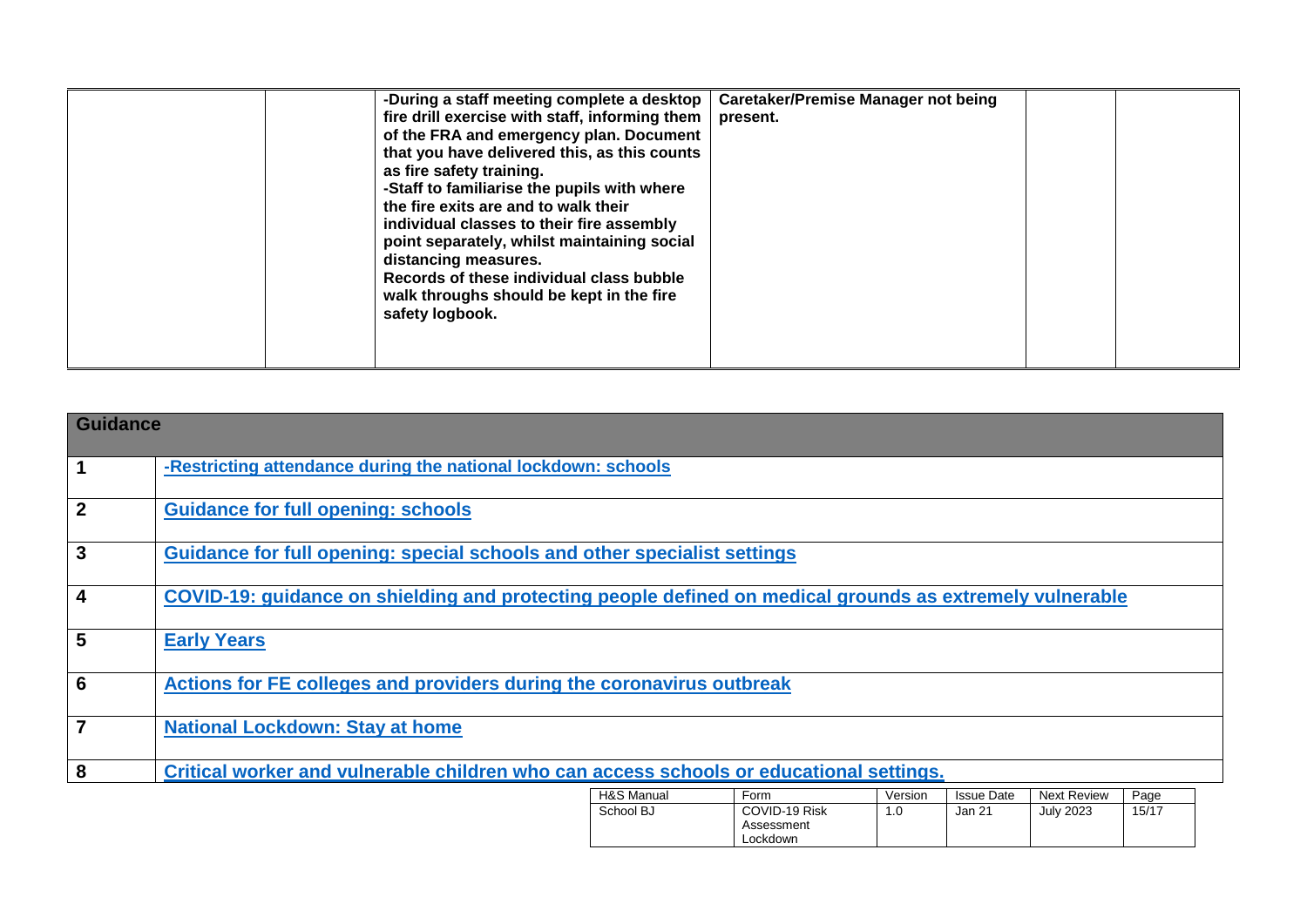| 9  | <b>Face coverings in education</b>                                                                              |
|----|-----------------------------------------------------------------------------------------------------------------|
|    |                                                                                                                 |
| 10 | Guidance for contacts of people with confirmed coronavirus (COVID-19) infection who do not live with the person |
|    |                                                                                                                 |
| 11 | <b>Social Distancing</b>                                                                                        |
|    |                                                                                                                 |
| 12 | <b>Hands, Face, Space</b>                                                                                       |
|    |                                                                                                                 |
| 13 | <b>Behaviour and attendance</b>                                                                                 |
|    |                                                                                                                 |
| 14 | <b>Coronavirus (COVID-19):test kits for schools and FE providers</b>                                            |
|    |                                                                                                                 |
| 15 | Stay at home: guidance for households with possible or confirmed coronavirus (COVID-19) infection               |
|    |                                                                                                                 |

| <b>NHS Guidance</b>       |                                                                  |            |                             |         |                   |                    |       |  |
|---------------------------|------------------------------------------------------------------|------------|-----------------------------|---------|-------------------|--------------------|-------|--|
| $\overline{1}$ .          | Who's at higher risk from coronavirus                            |            |                             |         |                   |                    |       |  |
| 2.                        | <b>NHS Test and Trace: how it works</b>                          |            |                             |         |                   |                    |       |  |
| <b>Transport Guidance</b> |                                                                  |            |                             |         |                   |                    |       |  |
| $\overline{1}$ .          | Coronavirus (COVID-19): safer travel guidance for passengers     |            |                             |         |                   |                    |       |  |
| <b>HSE Guidance</b>       |                                                                  |            |                             |         |                   |                    |       |  |
| $\mathbf 1$ .             | Air conditioning and ventilation during the coronavirus pandemic |            |                             |         |                   |                    |       |  |
|                           |                                                                  | H&S Manual | Form                        | Version | <b>Issue Date</b> | <b>Next Review</b> | Page  |  |
|                           |                                                                  | School BJ  | COVID-19 Risk<br>Assessment | 1.0     | Jan 21            | <b>July 2023</b>   | 16/17 |  |

**Lockdown**